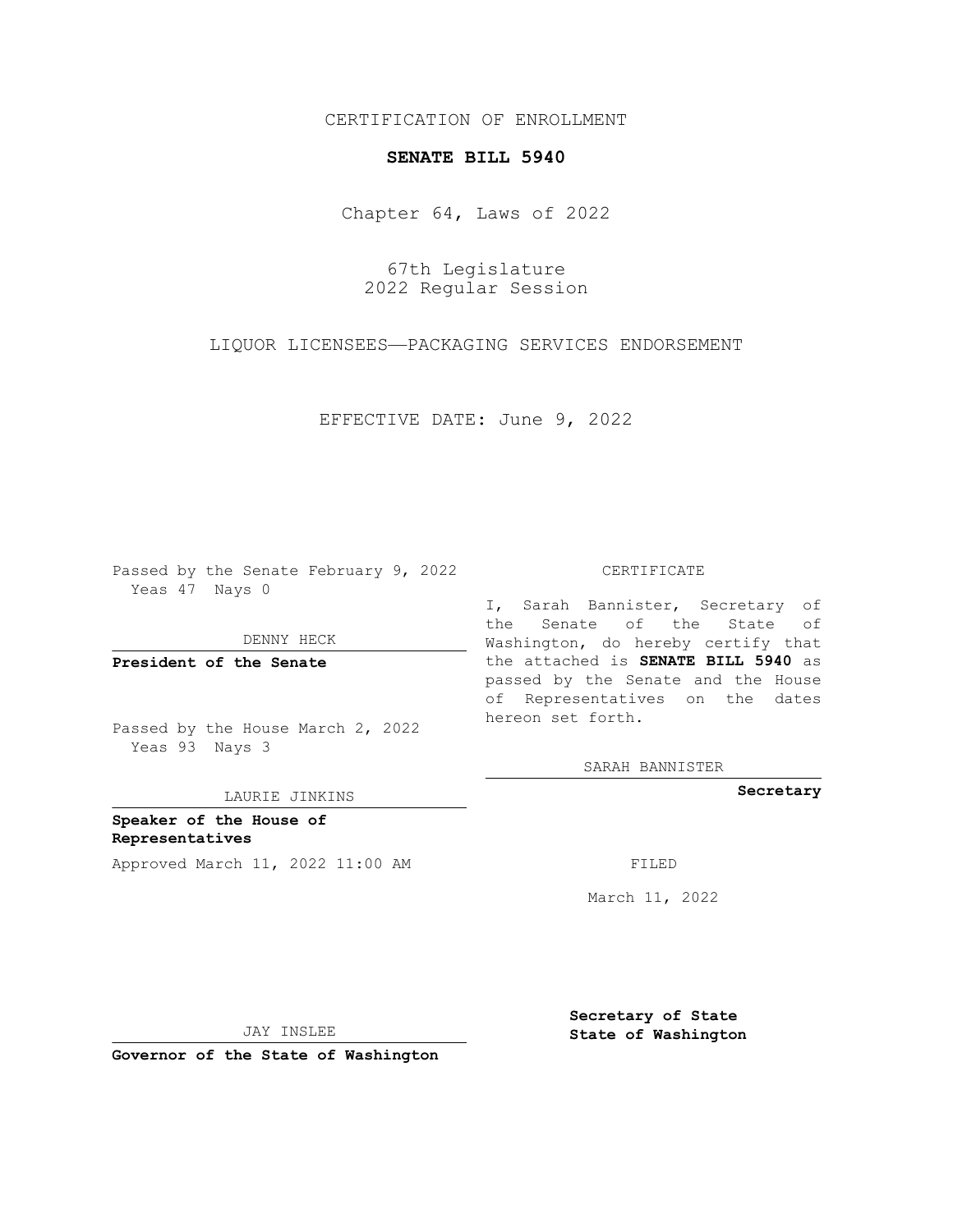Passed Legislature - 2022 Regular Session

**State of Washington 67th Legislature 2022 Regular Session**

**By** Senator King

 AN ACT Relating to creating a license endorsement allowing domestic licensed alcohol manufacturers to provide contract packaging services to other alcohol manufacturing licensees within this state; 4 and adding a new section to chapter 66.24 RCW.

5 BE IT ENACTED BY THE LEGISLATURE OF THE STATE OF WASHINGTON:

6 NEW SECTION. **Sec. 1.** A new section is added to chapter 66.24 7 RCW to read as follows:

 (1) There is an endorsement available to any liquor manufacturer licensed in this state under RCW 66.24.140, 66.24.145, 66.24.170, 66.24.240, or 66.24.244 whereby the licensee may contract with licensed liquor distillers, craft distillers, domestic brewers, microbreweries, wineries, and domestic wineries licensed in this state to provide packaging services that include, but are not limited 14 to:

15 (a) Canning, bottling, and bagging of alcoholic beverages;

16 (b) Mixing products before packaging;

17 (c) Repacking of finished products into mixed consumer packs or 18 multipacks; and

19 (d) Receiving and returning products to the originating liquor 20 licensed businesses as part of a contract in which the contracting